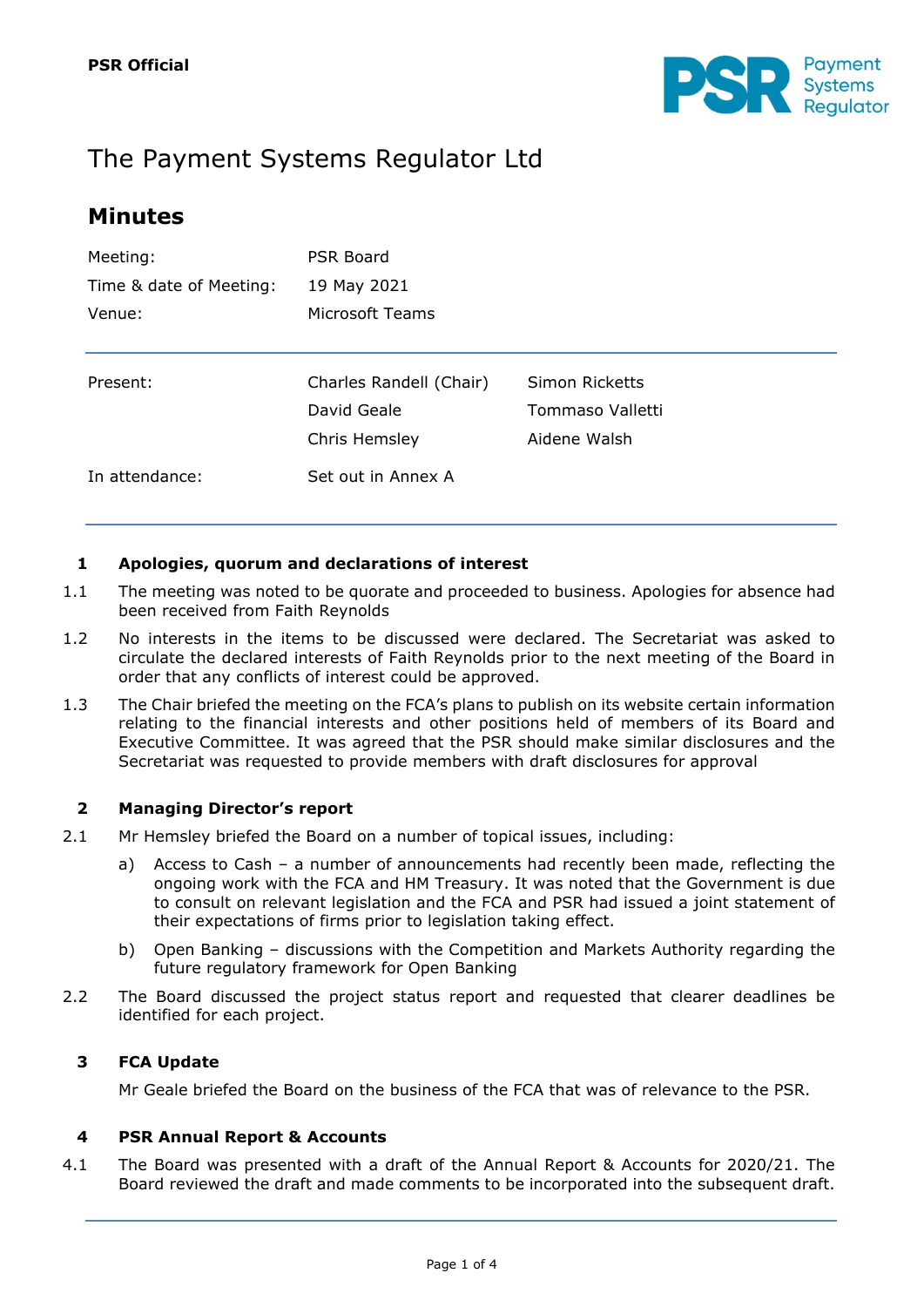4.2 The Board agreed to delegate further drafting and editing to the PSR project team and PSR SLT, with an interim written procedure in early June and then a final copy for sign off on 23 June.

| <b>Decision:</b> | The Board agreed to delegate further drafting and editing to the<br><b>PSR</b> project team and PSR SLT, receiving a final copy for sign off<br>on 23 June |
|------------------|------------------------------------------------------------------------------------------------------------------------------------------------------------|
|                  |                                                                                                                                                            |

#### **5 Cryptoassets in payments: an overview**

- 5.1 The Board was briefed on developments in the use of cryptoassets in payments, including those that have the potential for widespread use. The Board noted that stablecoins had the greatest potential for widespread use and that two systems were advanced in their development.
- 5.2 The Board discussed the risks associated with cryptoassets. It was seen as particularly important to ensure that there was effective liaison between the PSR, FCA, Bank of England and HM Treasury to ensure that the regulatory landscape was co-ordinated.

#### **6 PSR Panel**

- 6.1 The Board welcomed the Chair of the PSR Panel to the meeting. A wide-ranging discussion about the Panel, its views on the key payment issues including access to cash and open banking, and the PSR's role and strategy followed. The Panel Chair urged the executive to engage the Panel on key publications, such as the Strategy, prior to publication.
- 6.2 The diversity of the Panel's membership was discussed and the Board emphasised the need to focus on this as new members are introduced, whilst recognising the challenge of doing so in an industry that is itself not particularly diverse at senior levels.

#### **7 Responses to consultation on de-risking NPA delivery**

7.1 The Board was briefed on the outcome of the consultation on the delivery and regulation of the New Payments Architecture (NPA) while noting that analysis of the consultation responses was ongoing and that the Board would be asked to make a decision at a subsequent Board meeting. There was a broad consensus amongst respondents that the delivery of the programme should be de-risked, although there were differing views as to how that should be achieved.

#### **8 Chief Risk Officer's Report – May 2021**

- 8.1 The Board received a report highlighting the current assessment of the external and internal risks affecting the PSR, together with the broader risks impacting payments. The report also described the mitigations of the risks and an assessment of how the first line was managing risk. The team explained to the Board how scanning for risks was embedded within the organisation and how the risk management approach supported the statement of assurance that would be provided to the Board prior to the signing of the Annual Report.
- 8.2 The Board noted that there were some very significant disruptive risks including the degree of concentration in the supply side of payments. The Board encouraged the team to undertake scenario planning to understand the impact of significant failures and to work closely with the FCA and Bank of England with such planning.
- 8.3 The team drew the Board's attention to the request from the Audit Committee that overdue actions around risk tolerances and appetites be considered by the Board and an update provided to the Committee at a following meeting. The team explained that the executive had taken the decision to de-prioritise the work around developing the PSR's risk appetite and tolerances and had focused resources instead on improving first-line management of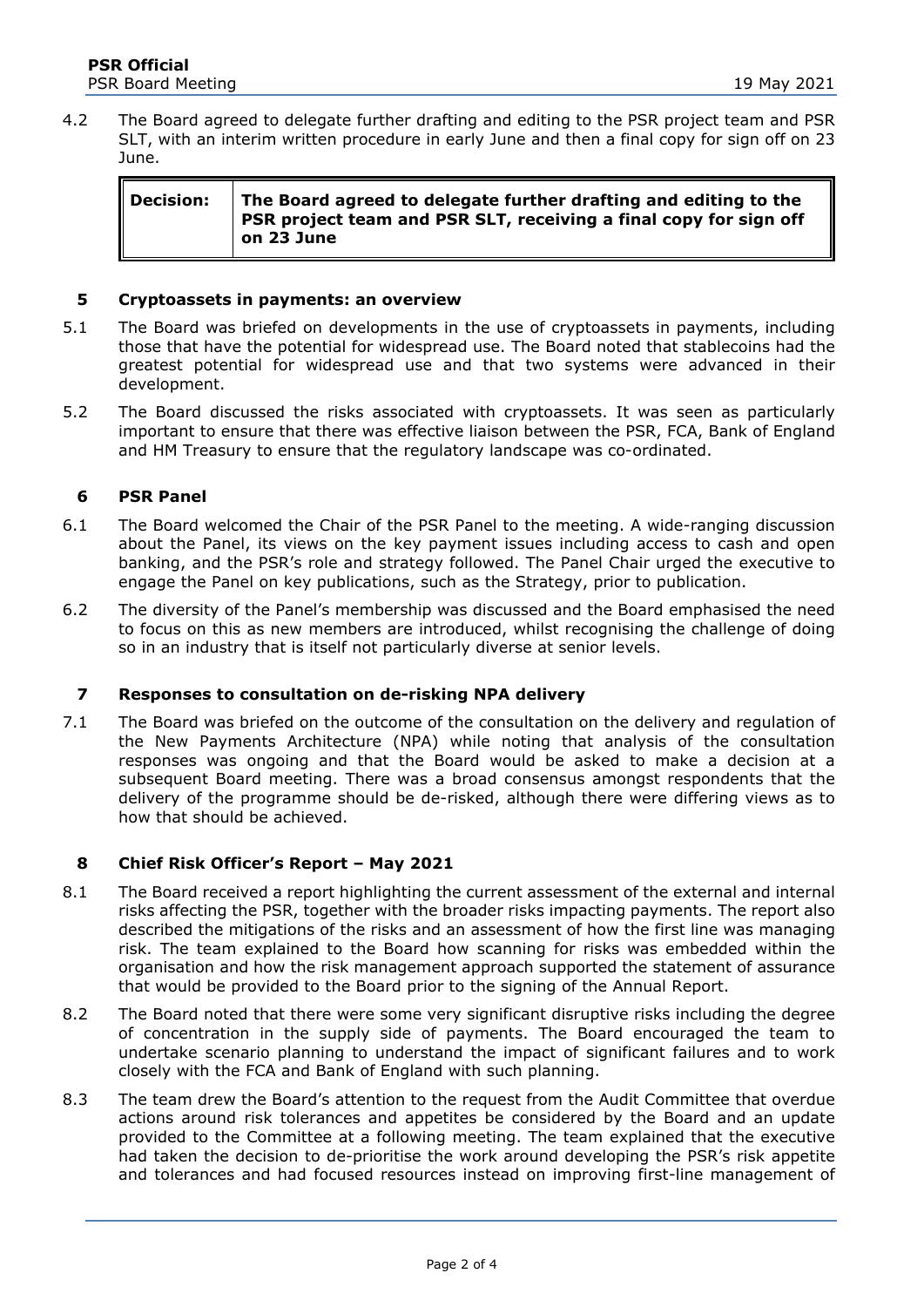risk and other initiatives. The executive had agreed instead to aim to start the work in September 2021 with implementation and embedding planned for the 2022/23 financial year. The Board accepted this decision but stated that the work should have identified milestones, with progress against each reported to the Board.

#### **9 Minutes and matters arising**

- 9.1 The minutes of the meeting of the Board held on 17 March 2021 were approved.
- 9.2 The progress in respect of the matters arising from previous meetings was noted. The Board approved the actions proposed for closure.

#### **10 Committee Report**

10.1 The Chair's report from the meetings of the Audit Committee on 2 March 2021 and 12 April 2021 and the meeting of the Joint Audit and FCA Risk Committee on 15 April were noted.

#### **11 Item for decision: Decision making committee member terms**

- 11.1 The Board approved the proposal to:
	- a) extend the terms of the Enforcement Decisions Committee (EDC) Chair, Deputy Chair and two other members (Caroline Ramsey and Kevin Brown) to 31 December 2022;
	- b) extend the EDC and Competition Decisions Committee (CDC) terms of Malcolm Nicholson, Robin Mason and Philip Marsden to 31 July 2022.

#### **12 Items for noting**

- 12.1 The following papers were **noted**:
	- a) the Annual Report of the Chair of the EDC
	- b) the minutes of the meetings of the Executive Committee held on 2 March 2021, 16 March 2021 and 30 March 2021.
	- c) draft agendas for the PSR Board meetings on 23 June 2021 and 14 July 2021.

#### **13 Any other business**

13.1 There being no further business, the meeting closed.

#### **Charles Randell**

Chair